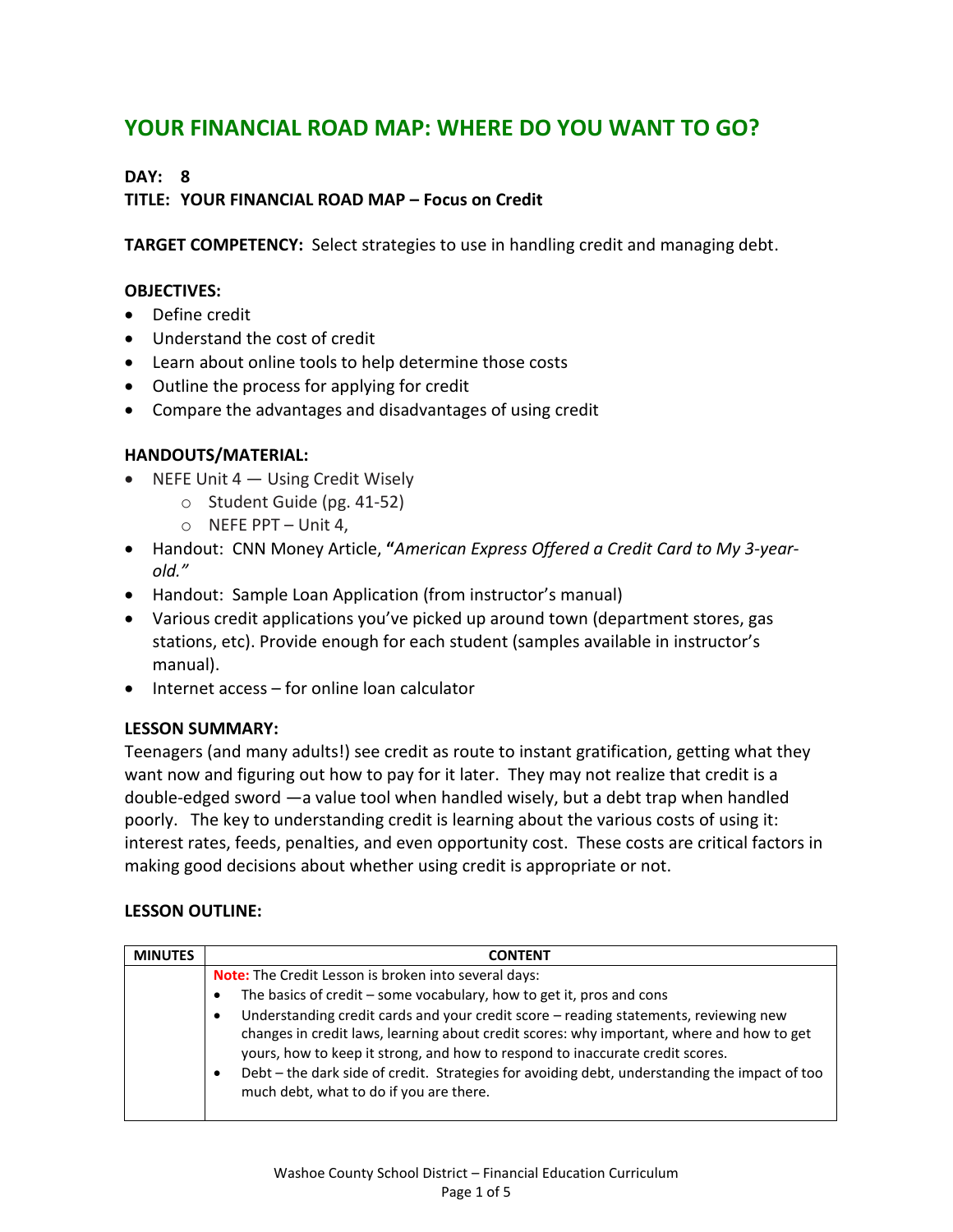| 5  | Intro - What is Credit?                                                                                                                                                                                                                                                                                                                                                                                                                                                                                          |
|----|------------------------------------------------------------------------------------------------------------------------------------------------------------------------------------------------------------------------------------------------------------------------------------------------------------------------------------------------------------------------------------------------------------------------------------------------------------------------------------------------------------------|
|    | Discuss the What do You Think activity (p. 42 of Student Guide).<br>Facilitate a brief discussion:<br>Did any of these facts surprise you?<br>$\bullet$<br>How do teen get into debt?<br>$\bullet$<br>Only one-third of the teens surveyed said they know how to establish good<br>$\bullet$<br>credit. Do you think this is import information to know before using credit<br>cards or applying for loans? Explain your answer.<br>Show PPT slide 4-A for answers and to lead into a presentation about credit. |
|    |                                                                                                                                                                                                                                                                                                                                                                                                                                                                                                                  |
| 15 | <b>Credit and Financial Planning</b>                                                                                                                                                                                                                                                                                                                                                                                                                                                                             |
|    | Use the PPT slides (4B-4E) to facilitate a discussion about how borrowing affects<br>a financial plan, future goals, and the opportunity cost of using credits.                                                                                                                                                                                                                                                                                                                                                  |
|    | Activity: (Individually or in pairs) Distribute sample loan applications to your<br>students. Ideally, you will have real applications, but there are also samples in<br>teacher's manual). Ask them to review the application and determine what<br>kinds of information the credit company is requesting. You may want to ask<br>them to fill out the application as much as possible.<br>Questions:                                                                                                           |
|    | What kinds of information do you require?<br>$\bullet$<br>Why do you think they need all of this info?<br>$\bullet$<br>Was it easy/difficult to fill out $-$ do you know where to find answers to their<br>$\bullet$<br>questions (acct. #, other cc #, your SSN, etc)<br>Has anyone filled out an application before? Want to share your experience?<br>٠                                                                                                                                                       |
|    | Homework: Exercise 4B - Scavenger Hunt for Credit (pg. 45 in SG). Ask students<br>to do this activity at home.                                                                                                                                                                                                                                                                                                                                                                                                   |
|    | Also, underscore that while credit applications are often sent without knowing a<br>person's income or financial history. Ask students if any of them have received<br>credit card applications with promises of a \$10K credit line? Assign this article<br>as homework (or read together in class) to help illustrate the "business of<br>making money" behind these credit offers.                                                                                                                            |
|    | Homework: Read this article from CNN Money: American Express Offered a<br>Credit Card to My 3-year-old.<br>http://money.cnn.com/2011/01/13/pf/credit cards for kids/index.htm                                                                                                                                                                                                                                                                                                                                    |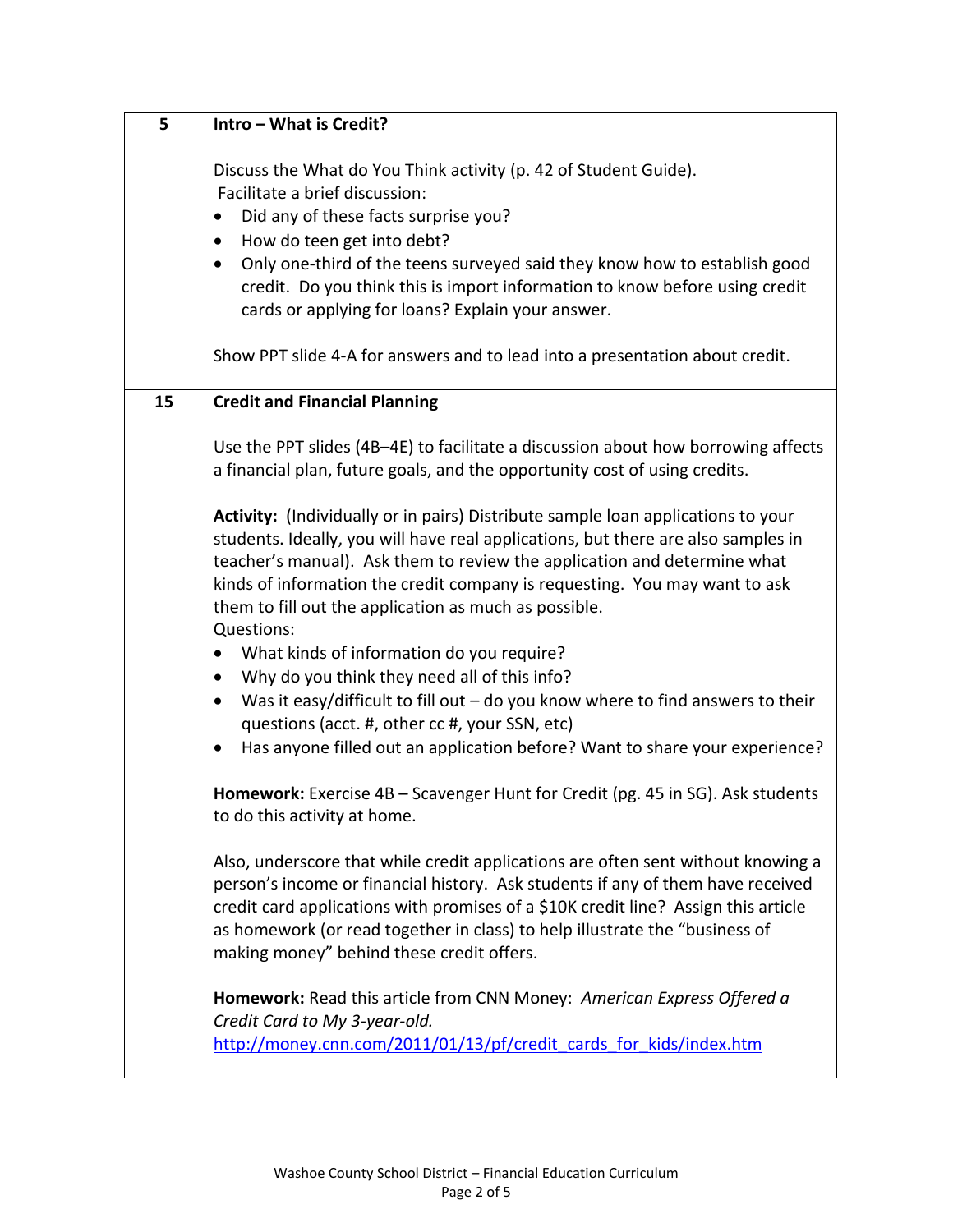| 10 | <b>Cost of Credit</b>                                                                                                                                     |
|----|-----------------------------------------------------------------------------------------------------------------------------------------------------------|
|    |                                                                                                                                                           |
|    | Show PPT Slides (4F-4J) to facilitate a discussion about the advantages and<br>disadvantages of using credit.                                             |
|    |                                                                                                                                                           |
|    | Article from Bankrate.com: Best Ways to Establish Credit                                                                                                  |
|    | http://www.bankrate.com/finance/credit-cards/best-ways-to-establish-                                                                                      |
|    | credit.aspx                                                                                                                                               |
|    | Stricter standards during this credit crisis have made it tougher to get approved                                                                         |
|    | for new credit cards. This article discusses the pros and cons of three different                                                                         |
|    | types of cards that help establish and build credit:                                                                                                      |
|    | 1. Secured cards.<br>2. Retail and gas cards.                                                                                                             |
|    | 3. Prepaid cards.                                                                                                                                         |
|    |                                                                                                                                                           |
| 10 | <b>Cost of Credit</b>                                                                                                                                     |
|    |                                                                                                                                                           |
|    | Underscore the impact of different credit/loan factors. Review how to calculate                                                                           |
|    | interest using the simple interest formula: Interest = Principal x Rate x Time. See                                                                       |
|    | Impact of Different Loan Actors (worksheet in the supplement materials).<br>Understanding basic math is an important part of financial management skills, |
|    | but there are many online calculators that can help with the numbers! For                                                                                 |
|    | example, www.practicalmoneyskills.org has a host of different calculators that                                                                            |
|    | can help with your financial planning needs.                                                                                                              |
|    |                                                                                                                                                           |
|    | Use this loan calculator to fill in the worksheet together (or assign homework):                                                                          |
|    | http://www.practicalmoneyskills.com/calculators/loans.php?calcCategory=loans                                                                              |
| 5  | <b>Rewards and Risk of Credit</b>                                                                                                                         |
|    |                                                                                                                                                           |
|    | Use this exercise to follow your slide presentation.                                                                                                      |
|    | Exercise 4C: Complete in class. Ask for volunteers to share answers.                                                                                      |
|    |                                                                                                                                                           |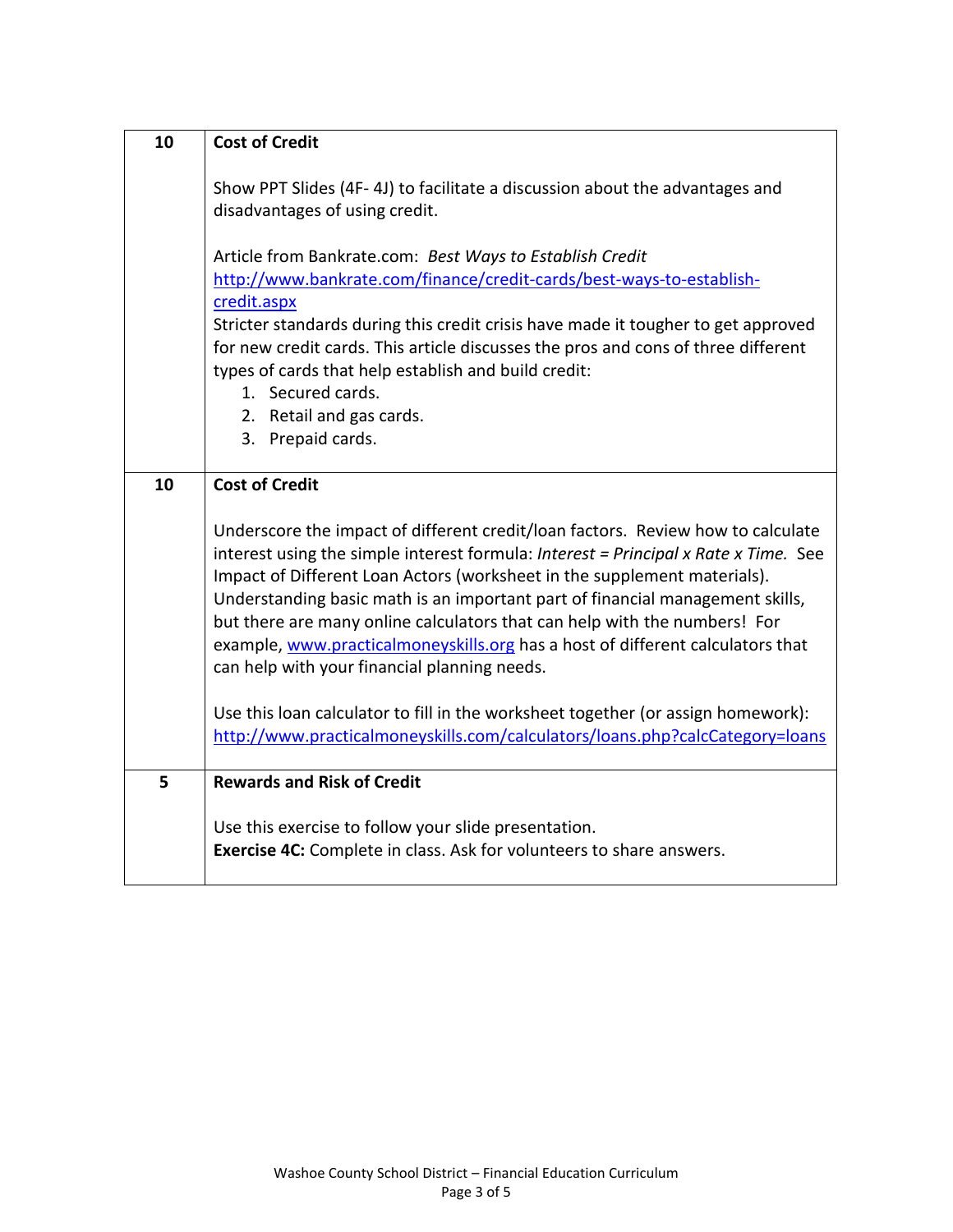| 5 |
|---|
|   |

## **HOMEWORK:**

Assign reading on credit scores = NEFE Student Guide pp. 47-51, or a handout.

### **Read this article from CNN Money:**

*American Express Offered a Credit Card to My 3-year-old.*  [http://money.cnn.com/2011/01/13/pf/credit\\_cards\\_for\\_kids/index.htm](http://money.cnn.com/2011/01/13/pf/credit_cards_for_kids/index.htm)

## **ADDITIONAL RESOURCES:**

### **Practical Money Skills – Loan Calculators**

<http://www.practicalmoneyskills.com/calculators/loans.php?calcCategory=loans> This is a great source for all your online calculator needs.

 MOCK SHOP Activity: You may want to create activities that have your students "mock shop" for items and then determine how much the item will cost over time using different interest rates if they don't pay their balance in full each month.

### **Article from Bankrate.com:**

*Best Ways to Establish Credit* <http://www.bankrate.com/finance/credit-cards/best-ways-to-establish-credit.aspx>

### **Article from CNN Money:**

*American Express Offered a Credit Card to My 3-year-old* [http://money.cnn.com/2011/01/13/pf/credit\\_cards\\_for\\_kids/index.htm](http://money.cnn.com/2011/01/13/pf/credit_cards_for_kids/index.htm)

**Selecting a Credit Card Online** (Classroom exercise using Google Docs) [http://www.pbs.org/your-life-your-money/more/facilitatorguide\\_ch3\\_techlesson.php](http://www.pbs.org/your-life-your-money/more/facilitatorguide_ch3_techlesson.php)